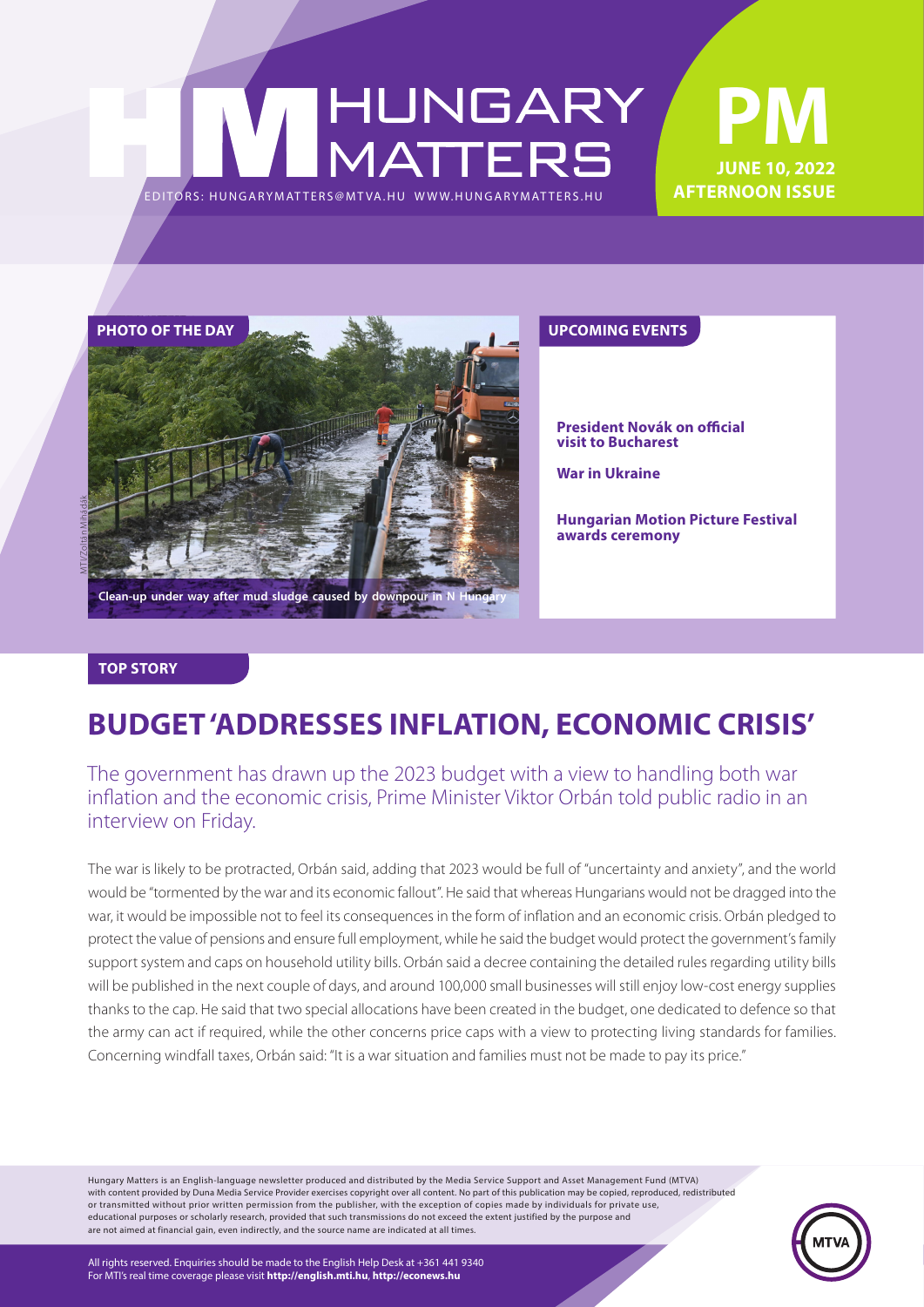#### **ORBÁN: PRICE CAPS KEEPING 5-6% LID ON INFLATION**

Ministers in charge of the economy reckon the price caps introduced by the government are keeping a 5-6% lid on inflation, which is now running at 10%, Prime Minister Viktor Orbán told public radio in an interview on Friday. Hopefully price caps can be extended beyond their current July 1 expiry, but such measures must be handled with caution, he said, adding that economy officials would submit their proposals to the cabinet for consideration. "It all depends on the war, because if there is a war, then there is war inflation," he said. "War is destructive and inflation is destructive. If there is peace, then we can withdraw these measures sooner, but if there is war, then we will not be able to withdraw them -or only very slowly," he added. At the same time, Orbán said that as long as the European Union was "financing the war situation", the war would be protracted and inflation would continue to grow. "The simplest way to reduce war inflation is to have peace," Orbán said, adding that the Hungarian government was almost the only one in Europe talking about the need for peace instead of sanctions and war. The EU must sooner or later change its strategy regarding this issue because if a gas embargo is introduced after the oil embargo, it will destroy the entire European economy, he said. Orbán said it was obvious that certain business

circles had a vested interest in the war, and they were symbolised by financier George Soros, "who openly talks about the need to extend the war", he added. "They are warmongers; they want to profit from the war, while Europe is going to ruin," he said.

Meanwhile, in connection with a demand by the European Commission that Hungary suspend "discriminatory fuel prices" against cars with foreign number plates, Orbán said: "An extraordinary situation justifies extraordinary measures, and the European Union must also understand this." He said he was asking the EU to acknowledge that there is an emergency, and that extraordinary measures may be needed in countries closer to the war zone such as "differentiating between number plates and vehicles based on nationality". Whereas the whole concept of the EU is based on uniformity in some areas and not differentiating on a national basis - and this was "right in peacetime" -- it was also true that "Brussels is farther away from the Ukrainian border than Hungary" and inflation was higher in those parts of Europe that are geographically closer to Ukraine, he said. "Here we have an extraordinary situation" and "in such cases there is freedom and, I think, an obligation to deviate from the general rules ... otherwise we wouldn't be able to protect the interests of Hungarians", he said. Without the cap on fuel prices at the pump, prices would rise to 700- 900 forints (EUR 1.8-2.3) per litre with a knock-on effect on the price of other products, he said.

Commenting on press reports that the European Commission was seeking to impose import taxes on Russian piped oil, Orbán said he did not believe the commission would "reinterpret an oil embargo agreement after the fact..." In the debate on the embargo, "Hungary fought hard" and "achieved its goal", Orbán said, adding that "the left wing would have supported the embargo" if they were in power, and they would have removed the cap on household utility bills. As regards windfall taxes, Orbán said big companies would have to bear a larger-than-usual part of the public burden, but "in two or three years' time, depending on the war, they will see that the Hungarian economy, renewed in its structure, is one of the most competitive in Europe and this will reopen opportunities for them".

On another subject, Orbán said a proposal by EU Commissioner Frans Timmermans aimed at introducing a carbon emissions tax was an "insane idea", and insisted that large polluters should pay for the green transformation of the European economy rather than citizens.

#### **NOVÁK: 'ABSOLUTELY ESSENTIAL' WAR IN UKRAINE DOES NOT ESCALATE, ENDS SWIFTLY**

It is "absolutely essential" that the war in Ukraine ends as soon as possible, and the conflict must be prevented

Hungary Matters is an English-language newsletter produced and distributed by the Media Service Support and Asset Management Fund (MTVA) with content provided by Duna Media Service Provider exercises copyright over all content. No part of this publication may be copied, reproduced, redistributed or transmitted without prior written permission from the publisher, with the exception of copies made by individuals for private use, educational purposes or scholarly research, provided that such transmissions do not exceed the extent justified by the purpose and are not aimed at financial gain, even indirectly, and the source name are indicated at all times.

*2*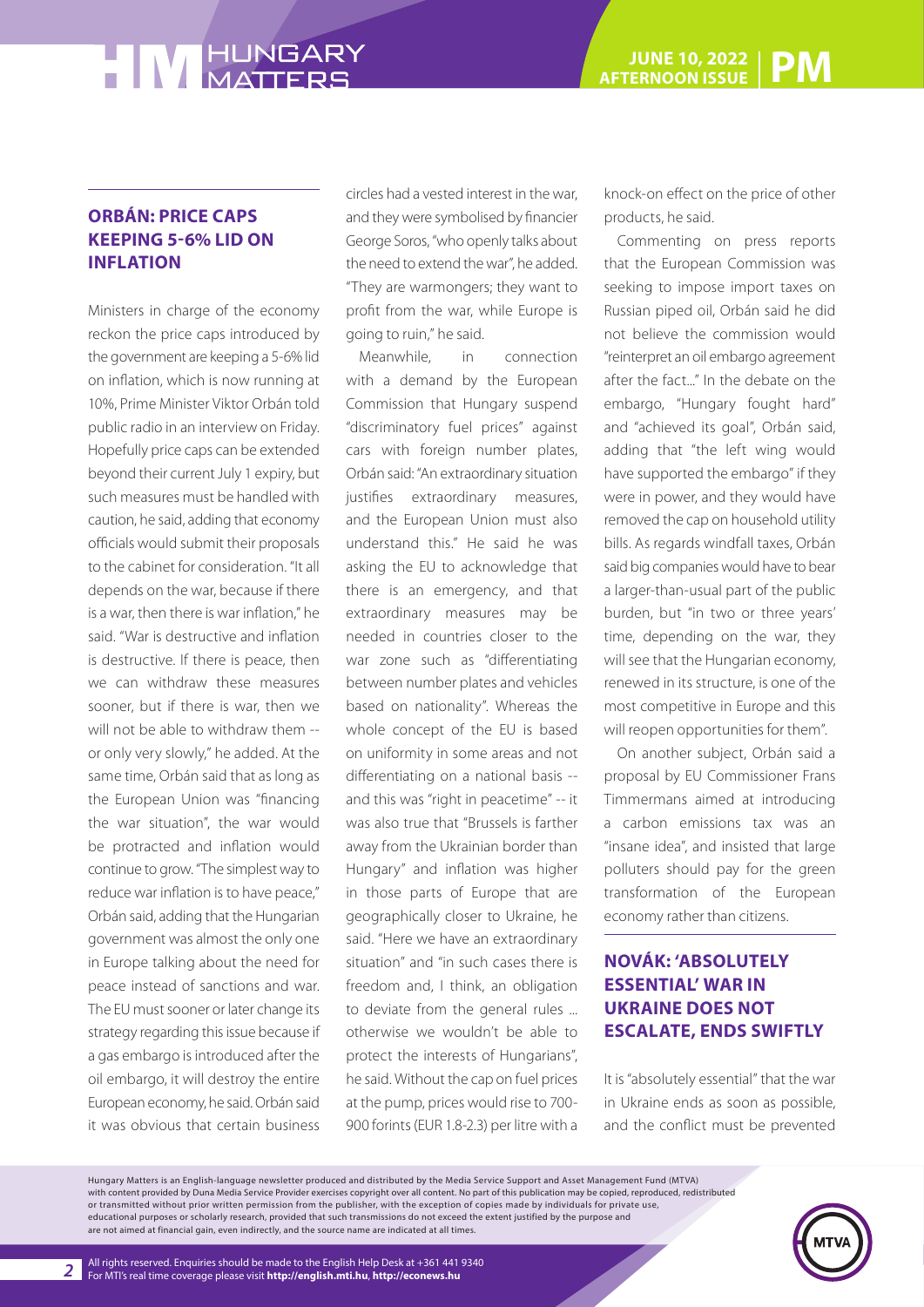from escalating, President Katalin Novák told public television late on Thursday. Referring to ethnic Hungarians in Ukraine, Novák said Transcarpathian Hungarians "should not only exist in their homeland in a hundred years' time but Hungarian life there should thrive." Those who have been forced to leave should be helped return and allowed to use their mother tongue, she said. Concerning the war itself, Novák said it was "shocking" to see its "daily terrors", but on the other hand it was also possible to witness "selfless help and acceptance even in this trying situation".

Meanwhile, she said: "Russia has not defined its goals, and President Putin does not even call his operations a war ... so it is hard to foresee how things will develop." Answering a question about whether she planned to restore the presidential tradition of holding regular consultations with the opposition parties, Novák said she considered it her duty to "find a voice with everybody who seeks dialogue". Novák said efforts to build national unity could not be narrowed to political parties because "they are groups with different views and sharply conflicting positions". She said it was her task to "learn about those positions and understand them as far as possible". A presidential position, however, provides an opportunity to keep a distance from daily politics, she said. The president suggested she would follow the practice of János Áder, her predecessor, and "sign a hundred laws if they are good and

reject a hundred others if they are bad". "I will decide based on my best conscience," she said, adding that the goal was not to "survive a fiveyear mandate without conflicts with anybody". On another subject, Novák said democracy was a way for people to promote their will and "if people express their will in a democratic way and they make a decision that must then be taken as directions". "I can often see that many will take offence and be angry with others because they have made a different decision, and consider the process anti-democratic because people have not chosen their position". "Not everyone in Europe or in Hungary is doing especially well as far as acceptance is concerned, and they tend to declare something antidemocratic just because they don't like it," she said.

Concerning the European Union, Novák said Brussels had "grown to be a hydrocephalus" which is "primarily interested in maintaining and further reinforcing itself in many cases to the detriment of good decision-making". In the EU it was "sovereign nation states that decided to coordinate their interests and movements in certain areas, but they must not be stripped of their sovereignty or their national character", she said. Meanwhile, Novák said the country's family policy "should give a response to the serious question of why young people cannot have as many children as they would like". It is an important challenge for the state "to help those who think they are left without support, people with

financial problems prevented from having children, those with fertility issues or families with children facing difficulties," she said. "Saying yes to life, and to the family -- living as a family in everyday life -- is a cultural question," she said, adding that "the family is important for us Hungarians". Novák said Hungary's demographic indicators were "moving in a good direction". The government "is spending a lot on family support and this has not ruined the Hungarian economy ... on the contrary, thanks to one million new jobs, parents can again take up employment." Novák said that in five years' time she would like to see a "smiling Hungary" which is "proud of its values and ready to fight for those values while being open to others."

#### **SZIJJÁRTÓ: 'CARBON TAX INSANE IDEA'**

Hungary's foreign minister, Péter Szijjártó, has called the proposed EU carbon tax on drivers of conventional cars "insane". After a meeting of the Organisation for Economic Cooperation and Development (OECD) in Paris on Thursday, he said the proposal must be abandoned at all costs. "Judging from the developments of the recent past, the world appears to have embarked on an uncontrollable rollercoaster with regard to the economic outlook," the foreign ministry quoted Szijjártó as saying. Tackling global challenges appears a forbidding task, Szijjártó said, adding that two things must be avoided. "One

Hungary Matters is an English-language newsletter produced and distributed by the Media Service Support and Asset Management Fund (MTVA) with content provided by Duna Media Service Provider exercises copyright over all content. No part of this publication may be copied, reproduced, redistributed or transmitted without prior written permission from the publisher, with the exception of copies made by individuals for private use, educational purposes or scholarly research, provided that such transmissions do not exceed the extent justified by the purpose and are not aimed at financial gain, even indirectly, and the source name are indicated at all times.

*3*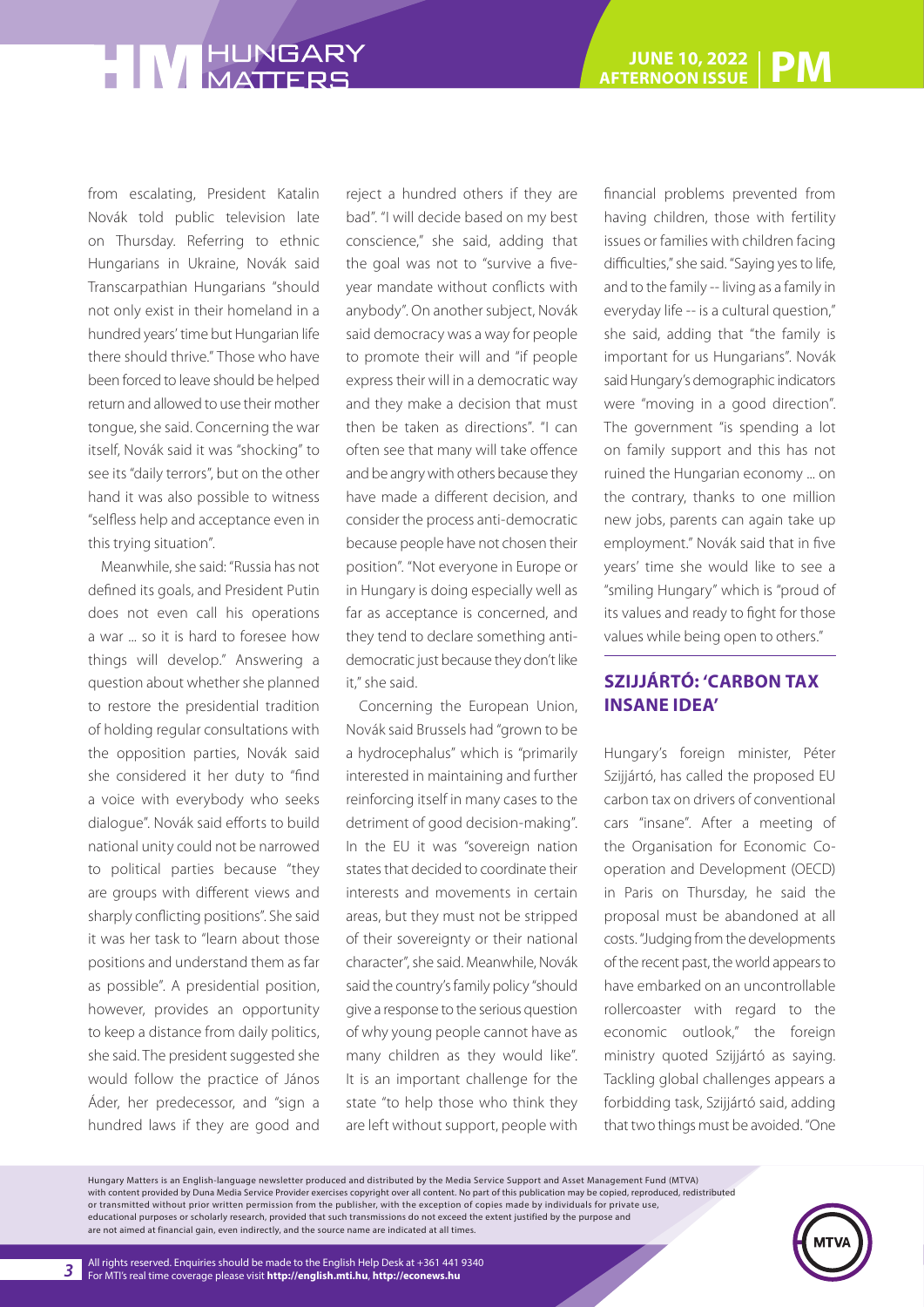is not to increase the tax burdens of people and the other is not to make countries that are not responsible for the war in Ukraine to pay its price," he said. "We reject any form of tax changes that would put extra burdens on people," the foreign minister said.

#### **SZIJJÁRTÓ: HUNGARY, SERBIA SIGN BROAD ENERGY DEAL**

Hungary and Serbia have reached an energy deal for ensuring both countries' energy security which is more comprehensive and significant than any agreement signed hitherto, Foreign Minister Péter Szijjártó said in Belgrade on Friday. At a joint press conference held with Serbian Finance Minister Siniša Mali, Szijjártó noted "unbelievable global uncertainty", with a world economy in the process of undergoing transformation and sanctions "shaking fundamental truths". A few years ago, no one would have expected the main point of contention in energy procurement talks would not be price but the very possibility of purchasing a sufficient quantity of energy, and no one expected energy supply security to be such a critical issue. In two contracts, Serbia has now entered an alliance which "guarantees secure and predictable energy supply to our countries under all circumstances," he said. In line with one of the contracts, Serbia will acquire gas via Hungary and will store in Hungary 500 million cubic metres of natural gas in the upcoming

winter season, he said. Hungary and Serbia already maintained excellent cooperation in the area of natural gas, with a significant portion of natural gas supplies for Hungary arriving from the south, through Serbia, including 1.7 billion cubic metres this year, he said. The new agreement will ensure that Serbia has undisturbed natural gas supplies in the upcoming winter season and, at the same time, "confirms Hungary's role in the area of secure energy supplies for the region," he added. Starting from July 1, natural gas purchased by Serbia will be stored in Hungary and from October 1, it will be supplied in daily portions of 3-6 million cubic metres.

In line with the other contract, the two countries will interconnect their electricity markets. "Hungary will therefore join a Serbian-Slovenian initiative that creates a joint regional energy exchange," he said. It will increase the size of the market, which usually results in lower prices and "which is very important to all of us in the current extremely uncertain situation", he added. Additionally, electricity transmission between the two countries will be faster and simpler, he said. The contract also includes increasing the capacity of the electricity cable linking the national networks, he added. The current annual capacity of maximum 1,000 megawatts between the two countries will be increased by 500MW, with a new line to be built between Sándorfalva and Subotica (Szabadka) by the spring of 2028, he said. "As a result, increased electricity capacities resulting from the Hungarian power market and ongoing investment projects in Serbia can also be utilised in each other's interests," he said. Joint developments will be carried out in the field of renewable energy, and the contract also involves a considerable amount of Hungarian technology to be used in a nuclear power station development in Serbia, he said. Szijjártó also held talks with Serbian President Aleksandar Vučić on issues affecting both countries, primarily concerning energy security and strategic partnership between the two countries.

#### **GOVT CONDEMNS RYANAIR 'UNFAIR TICKET PRICING'**

The government condemns lowcost airline Ryanair's "unfair ticket pricing", the ministry of economic development said on Friday. Márton Nagy, the minister, has launched an investigation with a view to protecting consumers. The Hungarian government has decided to tax extra profits in certain areas of the economy to protect families, and airline companies are affected by the measure, the ministry said in a statement. The government has made it clear to all affected parties that it will monitor market trends and make every effort to prevent companies from transferring the extra burdens to consumers. "The government considers Ryanair's decision to transfer

Hungary Matters is an English-language newsletter produced and distributed by the Media Service Support and Asset Management Fund (MTVA) with content provided by Duna Media Service Provider exercises copyright over all content. No part of this publication may be copied, reproduced, redistributed or transmitted without prior written permission from the publisher, with the exception of copies made by individuals for private use, educational purposes or scholarly research, provided that such transmissions do not exceed the extent justified by the purpose and are not aimed at financial gain, even indirectly, and the source name are indicated at all times.

*4*